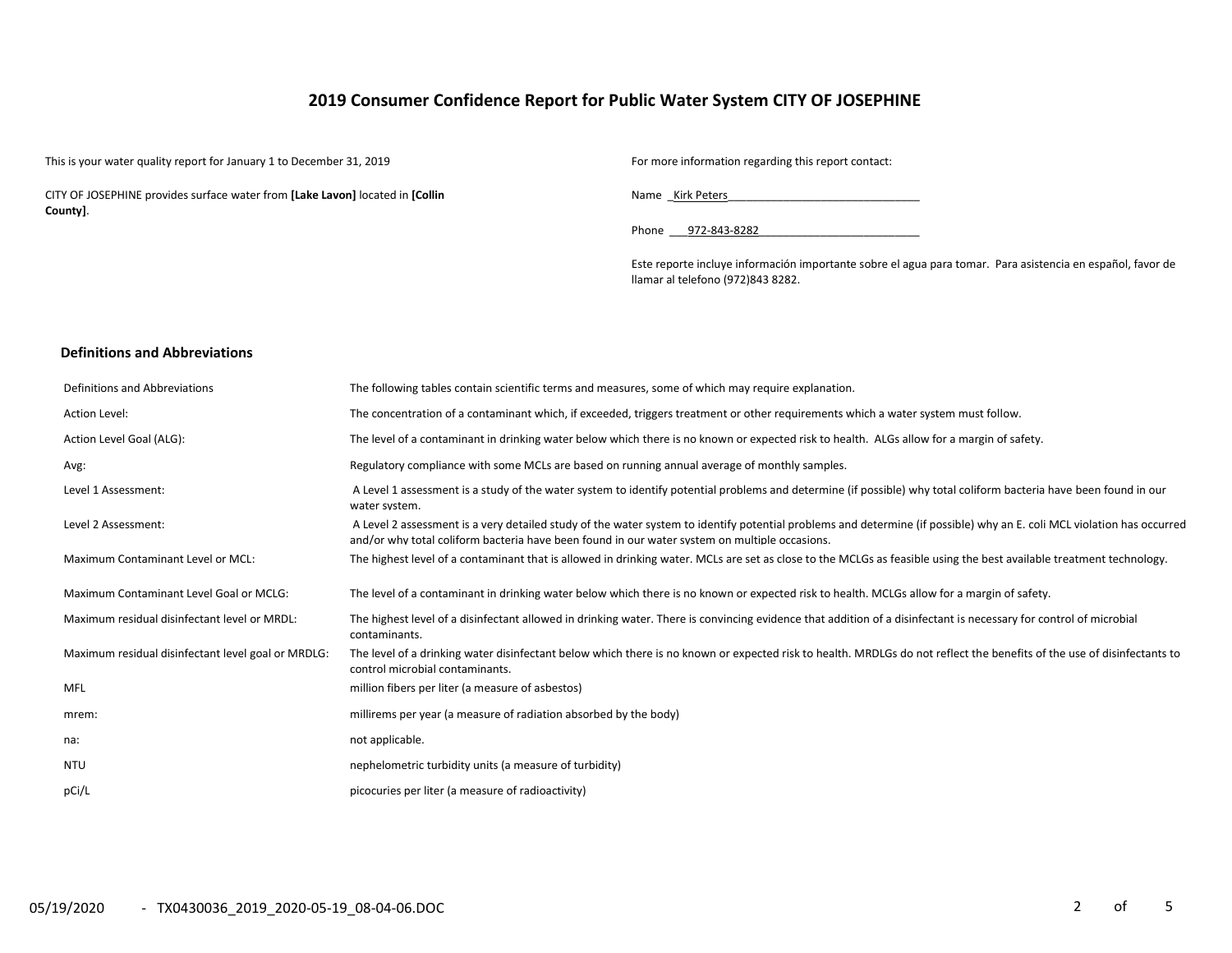### **Definitions and Abbreviations**

| ppb:                       | micrograms per liter or parts per billion - or one ounce in 7,350,000 gallons of water. |
|----------------------------|-----------------------------------------------------------------------------------------|
| ppm:                       | milligrams per liter or parts per million - or one ounce in 7,350 gallons of water.     |
| ppq                        | parts per quadrillion, or picograms per liter (pg/L)                                    |
| ppt                        | parts per trillion, or nanograms per liter (ng/L)                                       |
| Treatment Technique or TT: | A required process intended to reduce the level of a contaminant in drinking water.     |

## **Information about your Drinking Water**

The sources of drinking water (both tap water and bottled water) include rivers, lakes, streams, ponds, reservoirs, springs, and wells. As water travels over the surface of the land or through the ground, it dissolves naturally-occurring minerals and, in some cases, radioactive material, and can pick up substances resulting from the presence of animals or from human activity.

Drinking water, including bottled water, may reasonably be expected to contain at least small amounts of some contaminants. The presence of contaminants does not necessarily indicate that water poses a health risk. More information about contaminants and potential health effects can be obtained by calling the EPAs Safe Drinking Water Hotline at (800) 426-4791.

Contaminants that may be present in source water include:

- Microbial contaminants, such as viruses and bacteria, which may come from sewage treatment plants, septic systems, agricultural livestock operations, and wildlife.

- Inorganic contaminants, such as salts and metals, which can be naturally-occurring or result from urban storm water runoff, industrial or domestic wastewater discharges, oil and gas production, mining, or farming.

- Pesticides and herbicides, which may come from a variety of sources such as agriculture, urban storm water runoff, and residential uses.

- Organic chemical contaminants, including synthetic and volatile organic chemicals, which are by-products of industrial processes and petroleum production, and can also come from gas stations, urban storm water runoff, and septic systems.

- Radioactive contaminants, which can be naturally-occurring or be the result of oil and gas production and mining activities.

In order to ensure that tap water is safe to drink, EPA prescribes regulations which limit the amount of certain contaminants in water provided by public water systems. FDA regulations establish limits for contaminants in bottled water which must provide the same protection for public health.

Contaminants may be found in drinking water that may cause taste, color, or odor problems. These types of problems are not necessarily causes for health concerns. For more information on taste, odor, or color of drinking water, please contact the system's business office.

You may be more vulnerable than the general population to certain microbial contaminants, such as Cryptosporidium, in drinking water. Infants, some elderly, or immunocompromised persons such as those undergoing chemotherapy for cancer; persons who have undergone organ transplants; those who are undergoing treatment with steroids; and people with HIV/AIDS or other immune system disorders, can be particularly at risk from infections. You should seek advice about drinking water from your physician or health care providers. Additional guidelines on appropriate means to lessen the risk of infection by Cryptosporidium are available from the Safe Drinking Water Hotline (800-426-4791).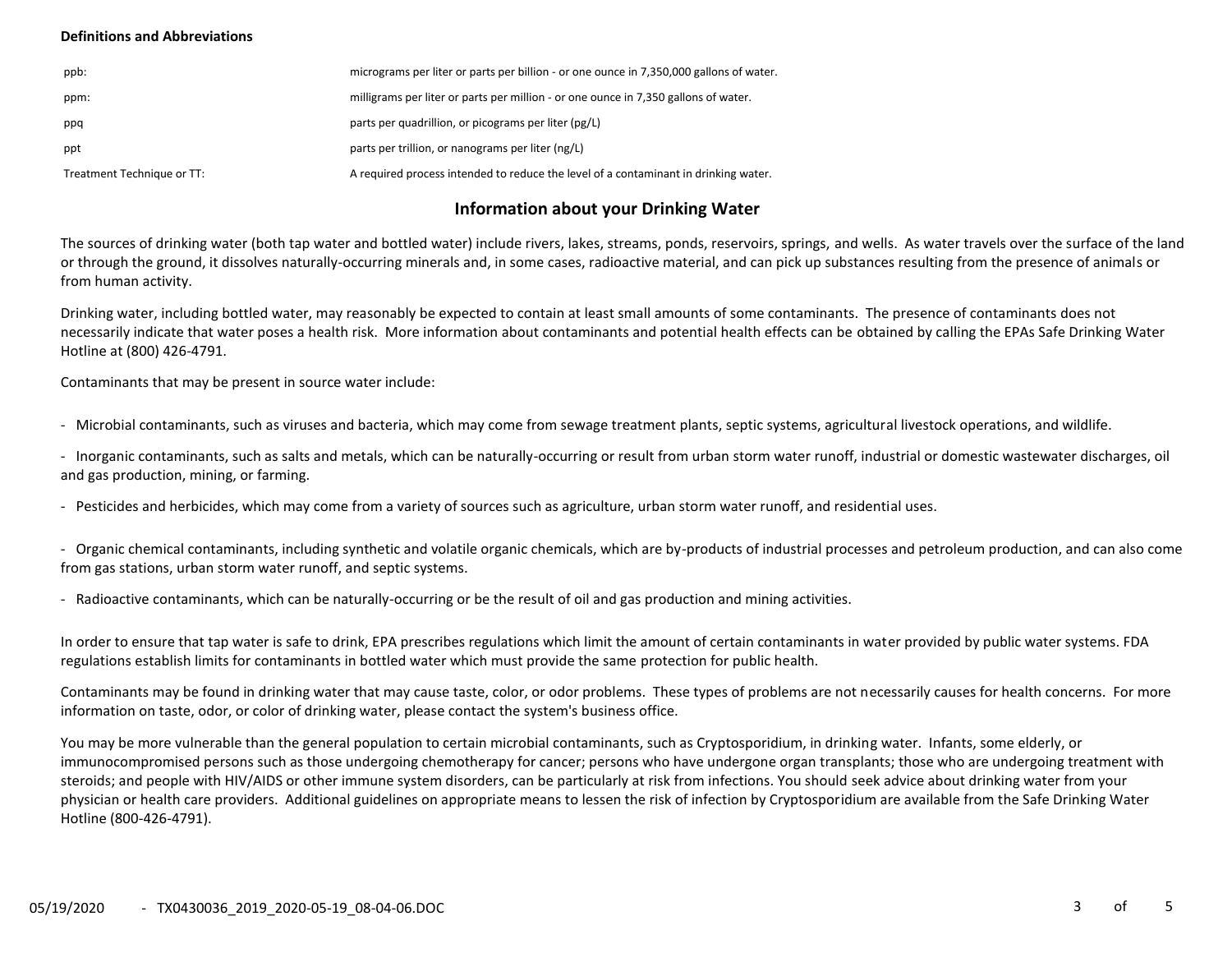If present, elevated levels of lead can cause serious health problems, especially for pregnant women and young children. Lead in drinking water is primarily from materials and components associated with service lines and home plumbing. We are responsible for providing high quality drinking water, but we cannot control the variety of materials used in plumbing components. When your water has been sitting for several hours, you can minimize the potential for lead exposure by flushing your tap for 30 seconds to 2 minutes before using water for drinking or cooking. If you are concerned about lead in your water, you may wish to have your water tested. Information on lead in drinking water, testing methods, and steps you can take to minimize exposure is available from the Safe Drinking Water Hotline or at http://www.epa.gov/safewater/lead.

#### **Information about Source Water**

CITY OF JOSEPHINE purchases water from NORTH TEXAS MWD WYLIE WTP. NORTH TEXAS MWD WYLIE WTP provides purchase surface water from **Lake Lavon** located in **Collin County**. '[insert a table containing any contaminant that was detected in the provider's water for this calendar year, unless that contaminant has been separately monitored in your water system (i.e. TTHM, HAA5, Lead and **Copper, Coliforms)].**'

'TCEQ completed a Source Water Susceptibility for all drinking water systems that own their sources. This report describes the susceptibility and types of constituents that may come into contact with the drinking water source based on human activities and natural conditions. The system(s) from which we purchase our water received the assessment report. For more information on source water assessments and protection efforts at our system contact **Kirk Peters @ 972-843-8282.**

| <b>Lead and Copper</b> | Date Sampled | <b>MCLG</b> | <b>Action Level (AL)</b> | 90th Percentile | # Sites Over AL | Units | Violation | <b>Likely Source of Contamination</b>                                                                        |
|------------------------|--------------|-------------|--------------------------|-----------------|-----------------|-------|-----------|--------------------------------------------------------------------------------------------------------------|
| Copper                 | 07/12/2018   | 1.3         | <b></b>                  | 0.51            |                 | ppm   | N         | Erosion of natural deposits; Leaching from wood<br>preservatives; Corrosion of household plumbing<br>svstems |

# **2019 Water Quality Test Results**

| <b>Disinfection By-Products</b> | <b>Collection Date</b> | <b>Highest Level</b> | <b>Range of Individual</b> | <b>MCLG</b> | MCI | Units | Violation | <b>Likely Source of Contamination</b> |
|---------------------------------|------------------------|----------------------|----------------------------|-------------|-----|-------|-----------|---------------------------------------|
|                                 |                        | <b>Detected</b>      | <b>Samples</b>             |             |     |       |           |                                       |